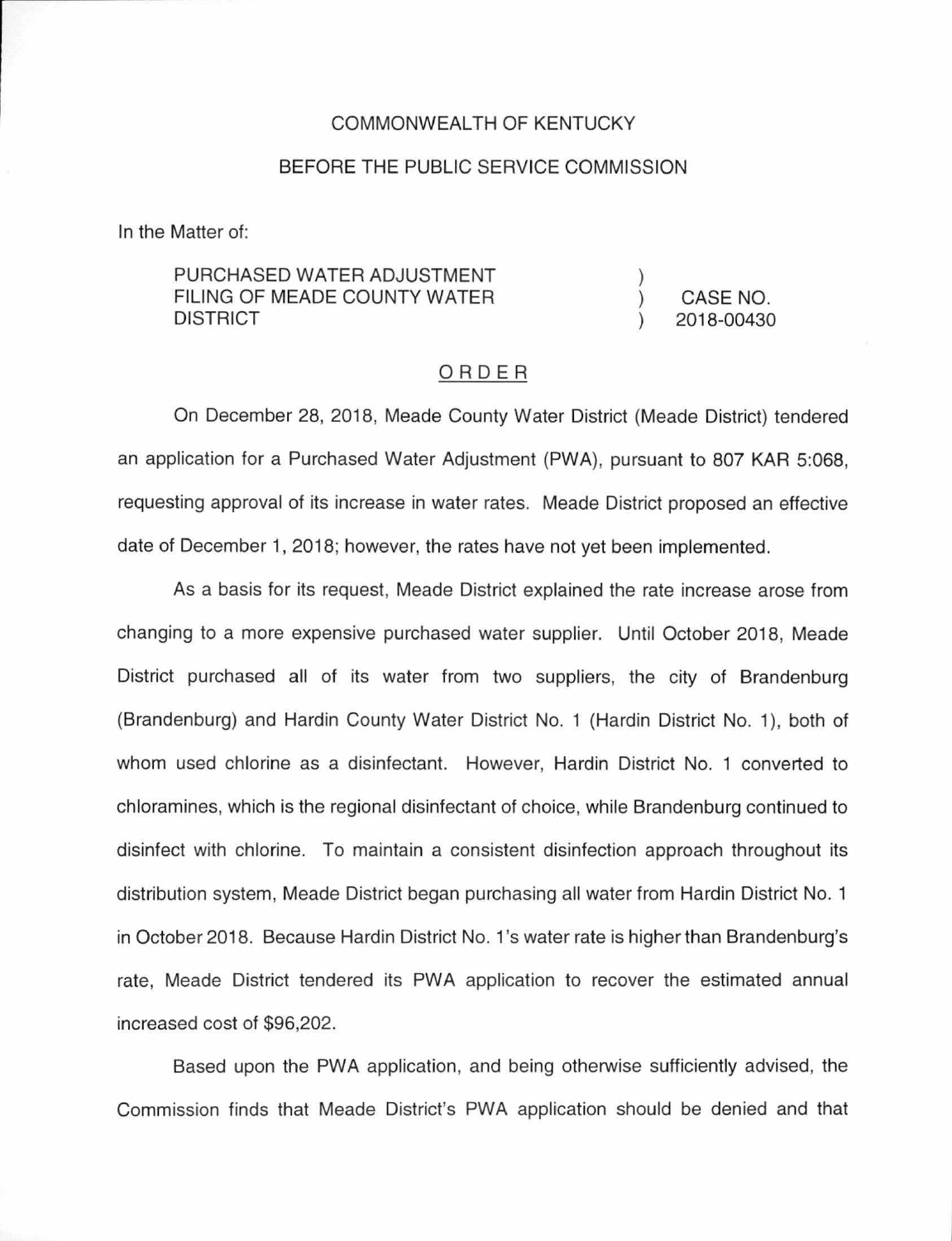Meade District should file an application for a rate increase pursuant to 807 KAR 5:076 if it seeks to increase its rates. Pursuant to KRS 278.015, a water district has the authority to increase its rates, without prior approval by the Commission, commensurate with an increase in the purchased water rate from the water district's wholesale supplier selling water to a water district. The procedures for filing a PWA application are set out in 807 KAR 5:068. Because a request for a rate increase under a PWA application is available only when a supplier increases its rates, KRS 278.015 and 807 KAR 5:068 are inapplicable to the facts of this case. Meade District merely changed to a more expensive supplier. The increase in the cost of the purchased water results from the higher price charged by Hardin District No. 1, and not because Hardin District No. 1 increased its rates.

The Commission notes that, under 807 KAR 5:076, Meade District can request an expedited decision. Further, Meade District can request a deviation from procedural requirements under 807 KAR 5:076 that are not relevant or applicable to its request.

IT IS THEREFORE ORDERED that:

- 1. Meade District's PWA application is denied.
- 2. This case is closed and removed from the Commission's docket.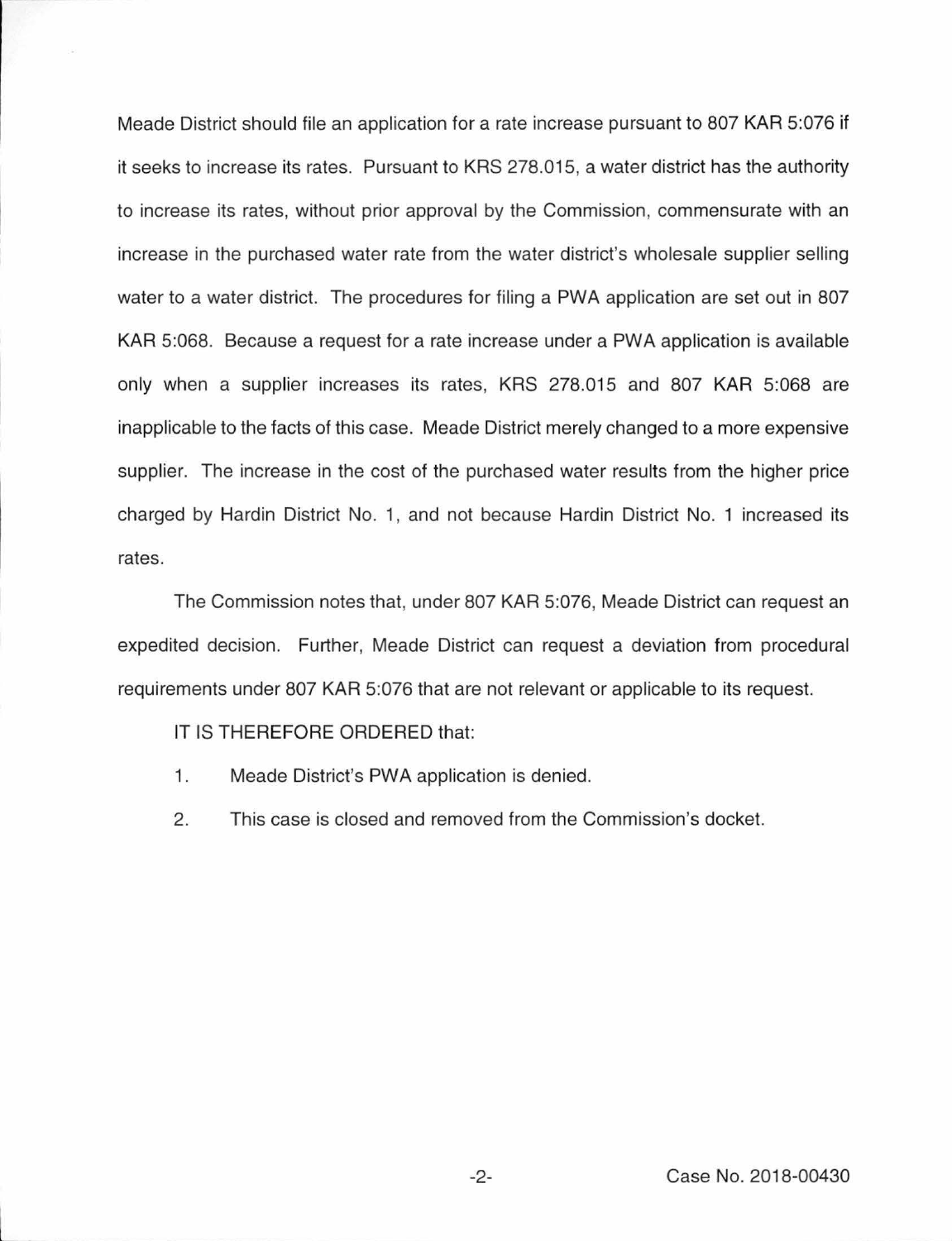By the Commission



ATTEST:

Steven R. Punson

Executive Director

Case No. 2018-00430